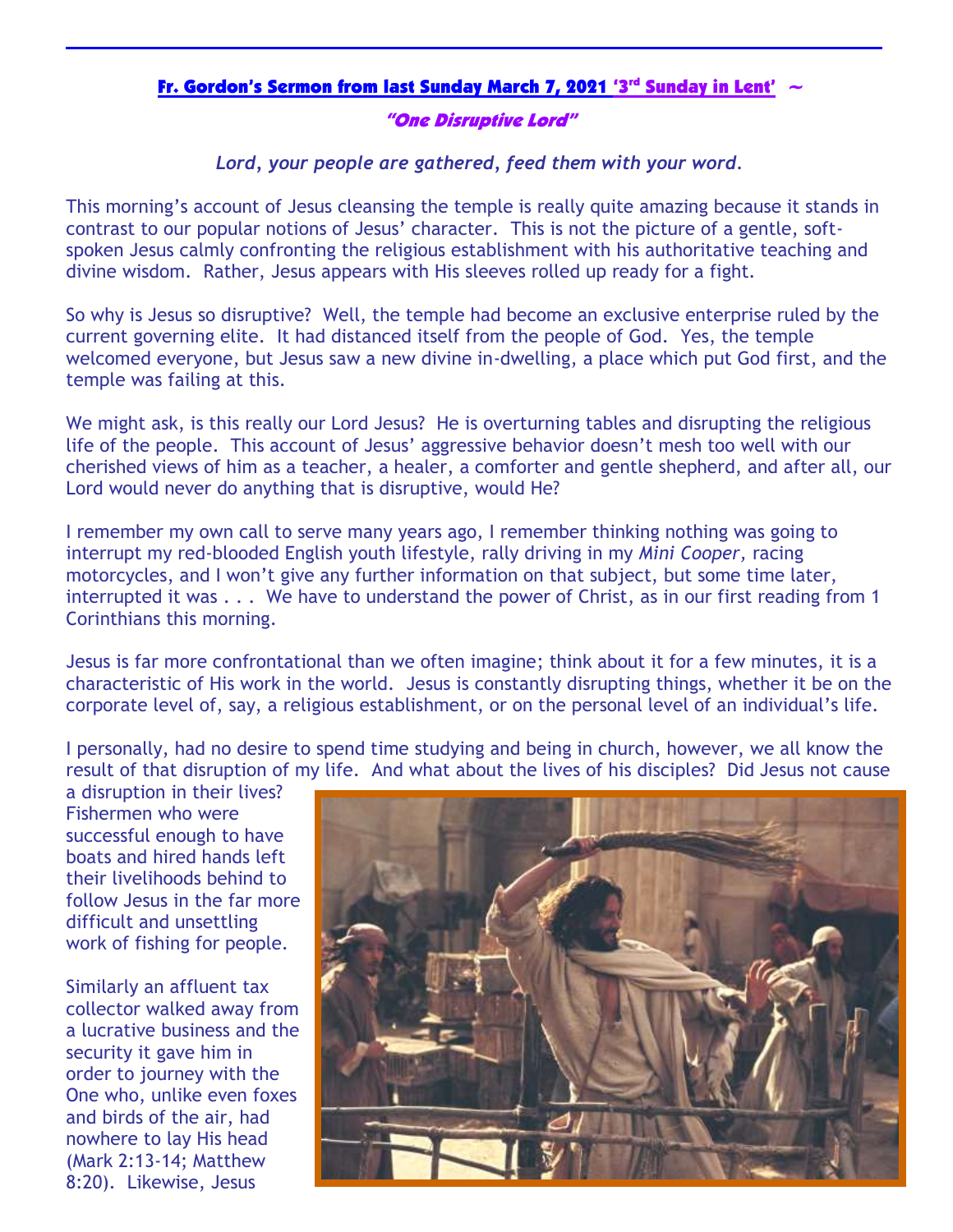disrupted the lives of countless other followers. He had that kind of disruptive influence upon people's lives.

Jesus still has that kind of disruptive influence on people's lives today, doesn't He? Our presence here this morning bears witness to some degree of Christ's disruptive work in our lives through the power of the Holy Spirit.

During this time of COVID, career choices and goals have been altered and reshaped. Family relationships and lifestyles have been interrupted. Decisions on faithfulness and obedience have collided with cultural values and expectations.

I suspect all of us could point to more than a few costs and disruptions that have accompanied our responses of faith in following Jesus. This morning we are told that Jesus steps into the temple swinging a whip. He drives the animals out, overturns tables, and spills the whole system onto the temple floor. He commands the money changers to depart and to take all these things away. The people there retaliate and demand a sign, they don't understand what the fuss is all about. Jesus answers, *"Destroy this temple, and in three days I will raise it up!"*

Can you imagine the barrage of responses from the religious people to such a seemingly preposterous statement? We might ask, what in the world is Jesus talking about? Is He talking about tearing down a religious establishment that has lost its way by accommodating itself to the people? Does He mean to destroy a religious program that has become confused about its responsibility to God and a place of transformation in the community?

Is He talking about pulling down systems of self-identification, personal arenas from which one's life receives more meaning and direction than from a vital communion with the living God? We know of course, He is talking about Himself who, after dying on the cross, would be raised on the third day, who will then be the point of connection between the God of Heaven and the people on Earth, who will be the new and everlasting "temple" marking God's relationship with His people.

Indeed, after Jesus' death on the cross and resurrection from the dead, His disciples saw very clearly that He had been speaking of the temple of his body, the One who was, and is, and always will be. In Christ Jesus they encountered the One who calls us by name, disrupting our lives and beckoning us to follow. In walking with Him we may know him and so know ourselves, that we may love and serve God and one another as God intends.

Living appropriately as God's own children who love him with all our heart, mind, soul, and

strength and love our neighbors as ourselves. My friend's, the reality is we belong to one disruptive Lord. And this Lord of ours is bent on overturning anything and everything that hinders us from appropriate devotion and



service to God the Father and to one another.